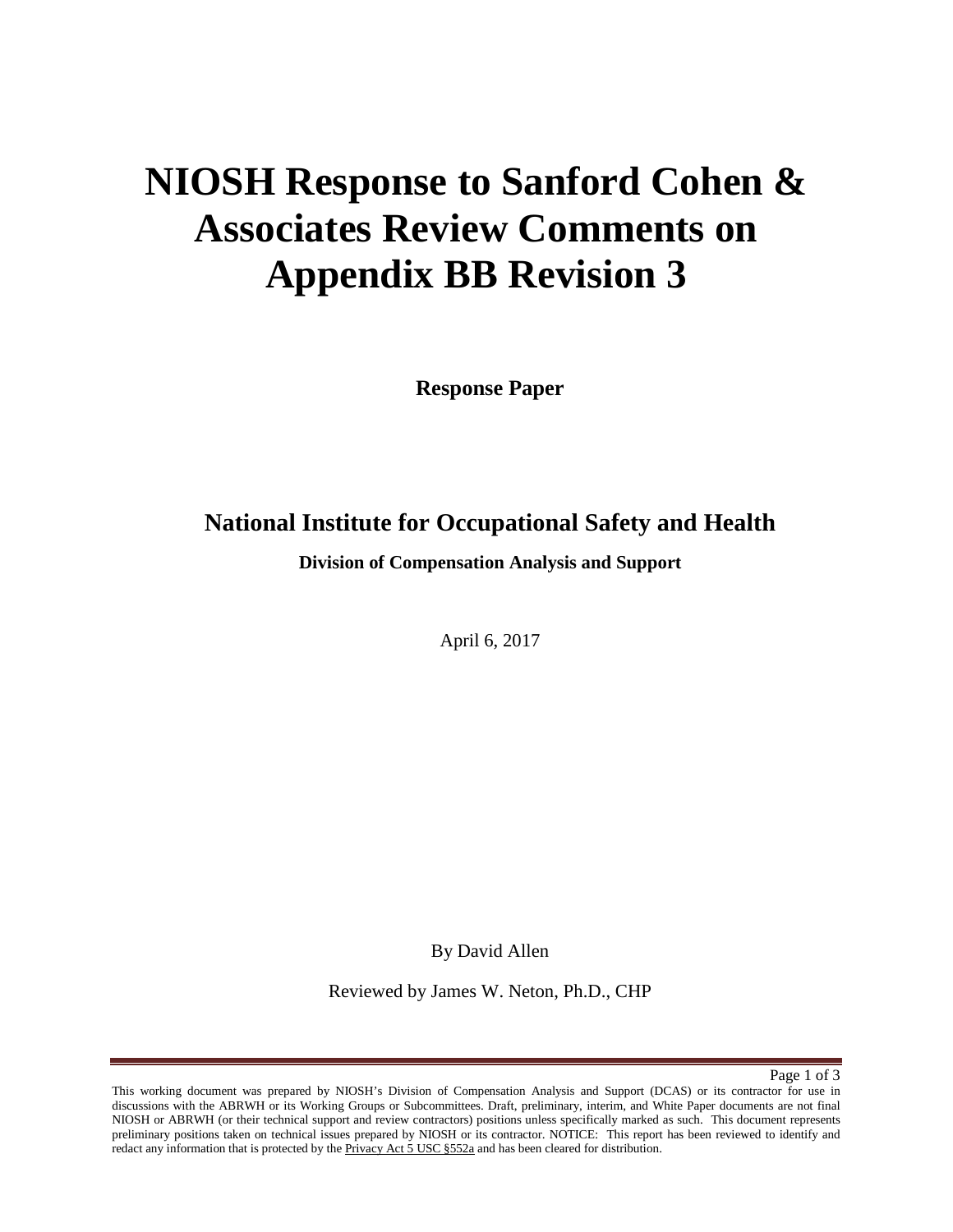### **Background**

A review by Sanford Cohen and Associates (SC&A) of revision 1 of Battelle-TBD-6000 Appendix BB (General Steel Industries) resulted in 10 findings. A resolution to each of these findings was reached in the TBD-6000 Work Group of the Advisory Board. Some of those resolutions required a revision to Appendix BB which was accomplished with revision 2. SC&A was then tasked to review revision 2 to determine if the agreed to resolutions had been included. The SC&A review of revision 2, dated September 6, 2016, found that 8 of the 10 findings had been resolved.

NIOSH's response to this review on November 4, 2016, noted that minor changes to revision 2 would be necessary. A description of the proposed changes were provided in the last page of NIOSH's response. During a work group meeting on December 14, 2017, NIOSH's proposed changes were agreed to, with the exception that the neutron energy range described in the proposed resolution would be changed to <10 keV.

Revision 3 of Appendix BB was issued February 9, 2017, and SC&A was tasked with reviewing it to identify any questions or concerns regarding the resolution of issues. An email from SC&A on February 23, 2017, (Attachment A) indicated all but one of the substantive issues had been addressed. The one issue was that the neutron dose was not identified as ambient dose equivalent, which is referred to as  $H^*(10)$ .

### **Response**

While we agree it would be better to specifically identify neutron dose as  $H<sup>*</sup>(10)$ , it is not necessary to specify every aspect of dose reconstruction within the Appendix. When information is lacking, the dose reconstructor will go to the subject matter export or choose the favorable option. In this case, both would result in using  $H^*(10)$  DCFs. The  $H^*(10)$  specification has not been in the Appendix in the past and the dose reconstructors have been using  $H^*(10)$  as noted by SC&As review of PER-57.

Therefore, a revision to the Appendix does not appear to be warranted based solely on this issue raised by SC&A. The ambient dose equivalent specification, however, will be included in any future revision.

This working document was prepared by NIOSH's Division of Compensation Analysis and Support (DCAS) or its contractor for use in discussions with the ABRWH or its Working Groups or Subcommittees. Draft, preliminary, interim, and White Paper documents are not final NIOSH or ABRWH (or their technical support and review contractors) positions unless specifically marked as such. This document represents preliminary positions taken on technical issues prepared by NIOSH or its contractor. NOTICE: This report has been reviewed to identify and redact any information that is protected by the Privacy Act 5 USC §552a and has been cleared for distribution.